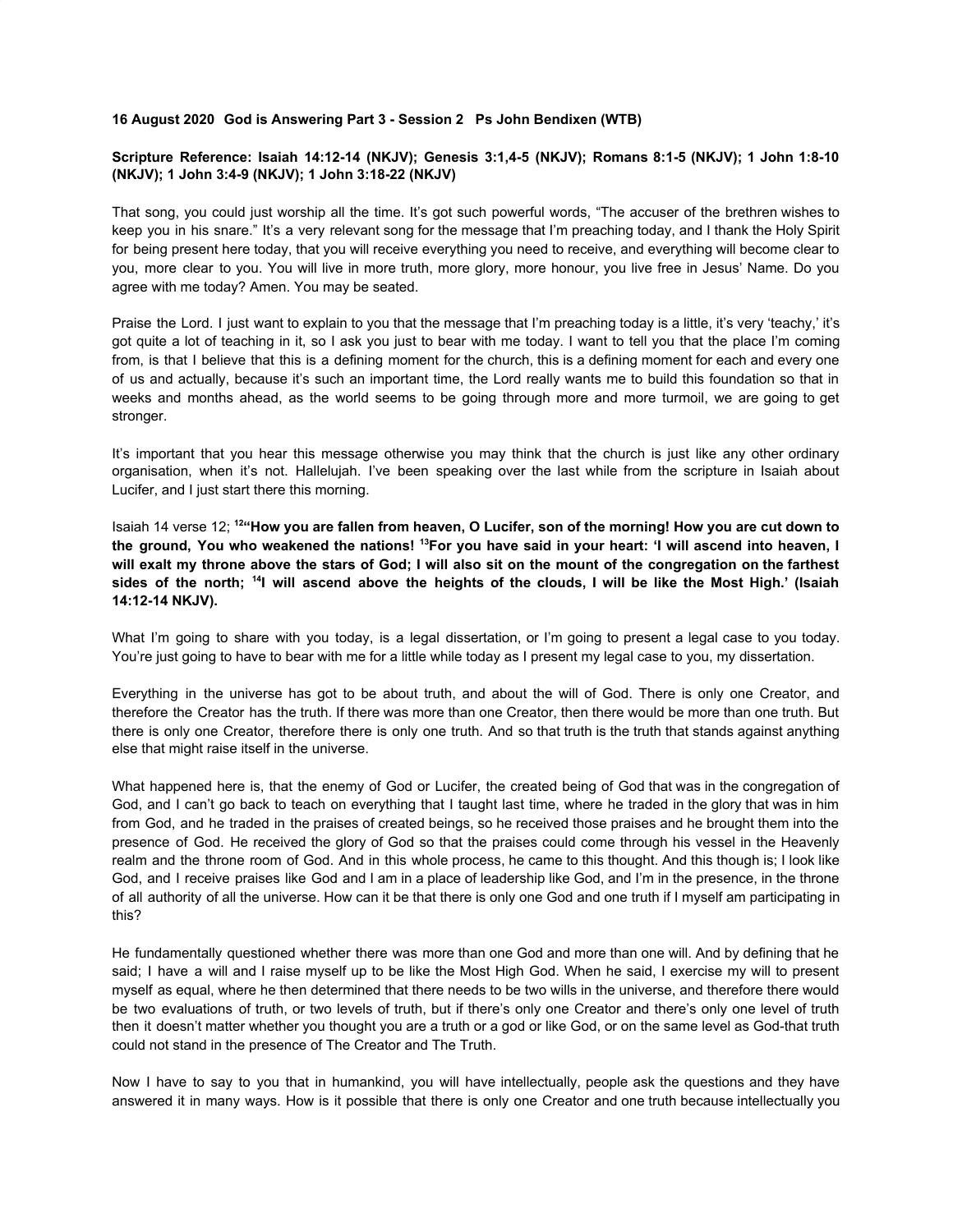will have this question; "Who made God?" And where, was there no beginning before God? Surely the person or the being that created God, there must be another God that created the God? And so the answer is; if you could understand that, then you would be God. Intellectually, you think you can understand it because God has given you the capacity to imagine eternity. He says, He has put eternity in the hearts of men, so through that eternal thinking that you have, you imagine you can figure out that actually there is something before God, when actually there was no creation but God, there was no other, there is no other life in the universe but God.

To try and figure out how that life started, and how that was before the beginning of our finite time, that He determined would be measurable in the days of men, and in the years of light; that is something that people have tried to figure out for years, trying to use their intellect and trying to use science by the study of stars and the universe, and the study of matter, to try and find out a way of coming up with an alternative thought process that there can only be one God who created everything.

They have come up with all kinds of ideas like, there must be more gods, and because there are so many different cultures of people and so many different languages, that there must be different ways to approach God and so, therefore, there must be different gods and there must be different ways of worshipping those gods, and there must be different ways to approach God because intellectually that makes sense. For the will of men that makes sense, because if you don't think like that then ultimately you have to face the one God and His truth.

Now I'm presenting a legal case to you because without truth, there can be no standard by which everything in the universe is measured because there is one truth that measures everything. Because that one truth is based on one will, then that will become the measure of truth. I said to you previously that your will is your platform, and your worship is your power. What happened was, when the enemy of God said, "I will be like the Most High, I will raise myself up to be in the same position as God". When he willed that, the truth had to bring judgment. There is no other way. The standard is the standard of the will of each creation that was ever created. The minute he presented his own will it was judged. The Bible says, he fell like lightning from Heaven. And I read that to you previously what he became, as a result of his will.

It doesn't matter that he has been separated from God. The will that is in him, that wills himself to be like the Most High God, is still the same will. Even though he is separated from the life of God, he believes that because he convinced a third of the angels to go with him, he believes that he has the same mandate, the same equality, the same power, the same authority as God. God created another creature, and He created that creature to look just like Him, and behave just like Him, and that creature was man. Then the enemy of God said, "I want to show the Most High God that I can have other creatures that He created to worship Him, I can have them bend to my will."

That's what happens in Genesis three verse one; **<sup>1</sup>But the serpent was more cunning** so he comes with deception, cunningness, and all manner of manipulation, and he says, **has God indeed said you shall not eat of every tree of the garden? (Genesis 3:1 NKJV).** The minute, he comes with a question about anything that God said or anything of who God is or any authority that God carries, you can know, anything that questions God's authority is not from God, because He will not question Himself, and He will not ask you to answer that question. Anytime that there is a question in you that wants to question whether God is the authority or what God's said is the final word then you know it's not God. Verse four, <sup>4</sup>Then the serpent said to the women, 'you will not surely die for God know that in the day you eat of it, your eyes will be opened and you will be like God, knowing good and evil' (Genesis **3:4 NKJV).** He asks a question. Then he comes with an alternative statement for you to give serious consideration to and he says, and you will become like God. Those are the things that he did in his heart. He had a question, he made a statement, 'I will be' and then he became in his own mind like the Most High God.

I'm really giving a good teaching this morning. Every time, and I said this to you last week, anytime you wonder, as in wonder, and or wander, move around, and you ask who or why or when or what for, in all of those situations. You will most likely not be worshipping God with your will. Because God will not leave you with those questions, He will answer the questions in His love and His Truth.

I'm going to read to you in Romans chapter 8 verse 1, **<sup>1</sup> There is therefore now no condemnation,** will you all say, "No condemnation," **to those who are in Christ Jesus,** please say this, "I'm in Christ Jesus." If you're a born again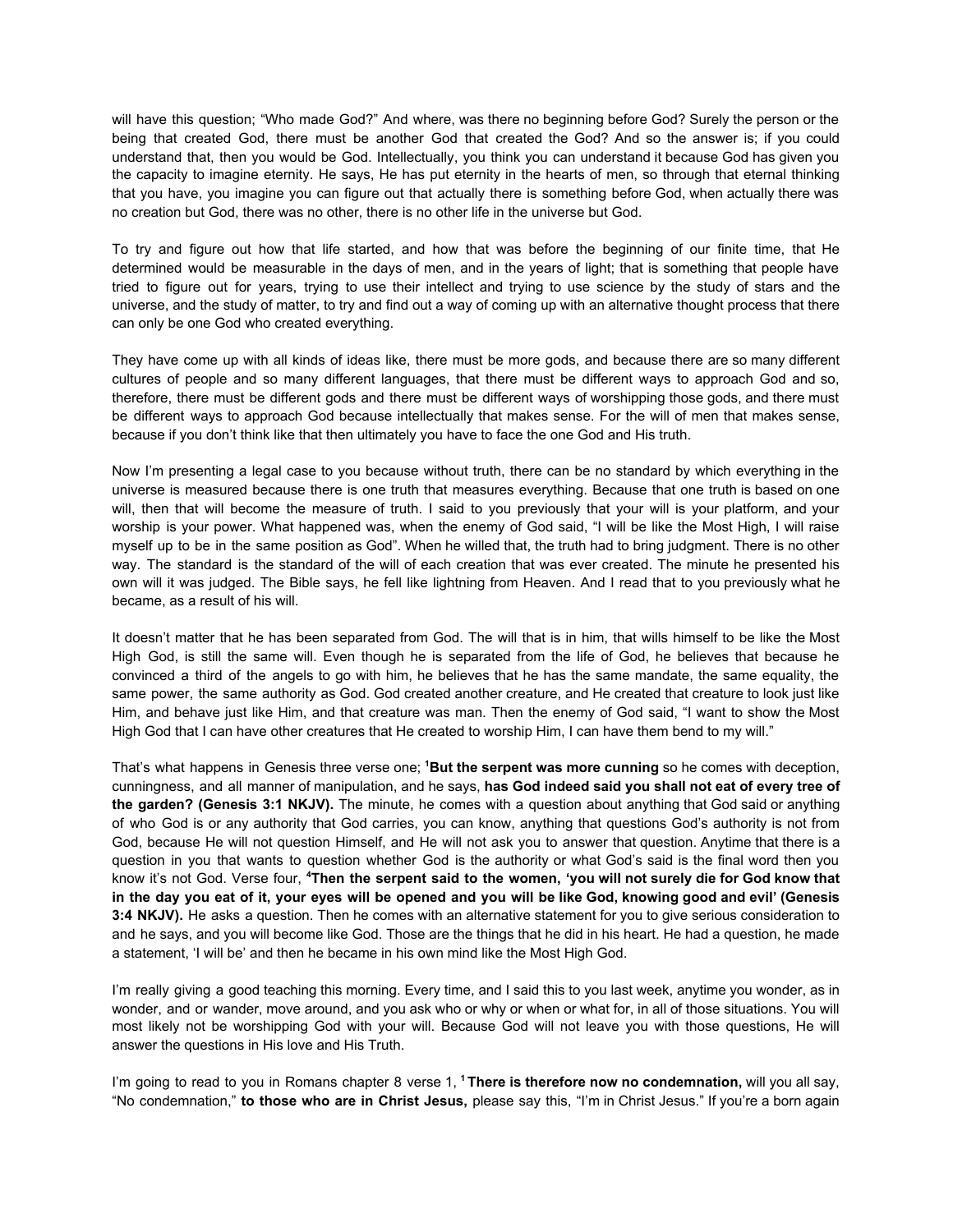believer today who has asked Jesus to come and live in your heart, then you can say, "I'm in Christ Jesus." **who do** not walk according to the flesh, but according to the Spirit. <sup>2</sup> For the law of the Spirit of life in Christ Jesus **has made me free,** will you say this with me, "Made me free." **from the law of sin and death.** There's a legal position here. There's a legal position of freedom, and there's a legal position of sin and death. **<sup>3</sup> For what the law** could not do in that it was weak through the flesh, God did by sending His own Son in the likeness of sinful **flesh, on account of sin: He condemned sin in the flesh,** so there is now no condemnation, I have no condemnation. Why? Because Jesus has been condemned for us, once, forever, condemned. He took care of sin in Himself, once, forever. Legal position.

that the righteous requirement of the law might be fulfilled in us who do not walk according to the flesh but **according to the Spirit.** Let me just make this clear. We do not walk according to our will for eternity when we have made Jesus, Lord and Saviour of our lives. We walk free because we are no longer condemned to eternity, separated from Him. We are now in Him. <sup>5</sup>For those who live according to the flesh set their minds on the things of the flesh, but those who live according to the Spirit, the things of the Spirit. (Romans 8:1-5 NKJV) Here's one thing I know, anybody who's born again, who has asked Jesus to come and live in their hearts. It doesn't matter if they backslide, if they walk away from God, and behave badly. They still in their hearts, will call out to God. They will know in their hearts that God is true and they will love God. Hallelujah.

I'll tell you what, it doesn't matter, I was born as the son of Reg Bendixen, and it doesn't matter whether my behaviour patterns or my positions in life were very different to his. I still am the son, born of Reg Bendixen's seed. Nothing can change that. My bad behaviour cannot change that. It is a biological and legal position. It's a blood, legal position. When I stand before Jesus, my behaviour may be bad but I stand in a legal, blood position. There is no condemnation on me because the life of Christ has made me free. Hallelujah. Bear with me now. This is about a legal case in the heavens because the Truth that is the life of God, is the foundation of all judgment. All legal positions in the universe are a legal position because Truth is in the Creator and in the Source of life. Are you all with me? You can say, amen.

1 John chapter 1 verse 8 says, <sup>8</sup>lf we say that we have no sin, we deceive ourselves, and the truth is not in us. If we say, we have no sin, in other words, if we say that we have no will that will will itself against the will of God, then we deceive ourselves. Ja, even the pastor. Ja, if we say we have no will that is against the will of God, in our natural selves we deceive ourselves into thinking that we are free from our own will. **And the truth is not in us**. But watch this, <sup>9</sup>lf we confess our sins, He is faithful and just to forgive us our sins, which says that we have a will against the will of God, He is faithful and just to forgive us our sins and to cleanse us from all unrighteousness. From the unrighteous of trying to exercise our will. <sup>10</sup> If we say that we have not sinned, we make Him a liar, and His **word is not in us. (1 John 1;8-10 NKJV)** But His Word is in us.

Bear with me now. Are you still with me today? I have to go quickly because I'm on a time clock you know. And I won't get done today but I'll get through this as the weeks go because this is important for us. Because we're at a defining moment and we've got to actually understand who we are as the church, if we're actually going to become the answer, to not only our lives but to everybody else's lives.

1 John 3 verse 4 says, **<sup>4</sup>Whoever commits sin also commits lawlessness,** in other words, the standard of Truth and law is not in you, **and sin is lawlessness.** In other words, you have decided that your will is the will that is the most important, therefore it is unlawful. Are you getting me? I hope you're getting me. If I have to use this as a very simple example, if a father tells a child, "This is the way you need to behave in my household." The minute you say, "I will not behave the way you tell me to behave, I will behave the way I choose to behave." Then what's happened is that you have become lawless. Because you have made your will and your desire to do what you want to do, the law. And you have said that there is no other law that can persuade me of something else other than what I choose to be law.

When you say, "I'm law." Then I am lawless because the law that has been placed for my protection for me to be guided and all the good things in my life, I now choose not to obey that law, I choose to make myself the law. My desires become the law, my own wishes become the law. And so, the law of what my parents say are no longer of any value to me. I am now lawless. **<sup>5</sup>And you know that He was manifested to take away our sins, and in Him**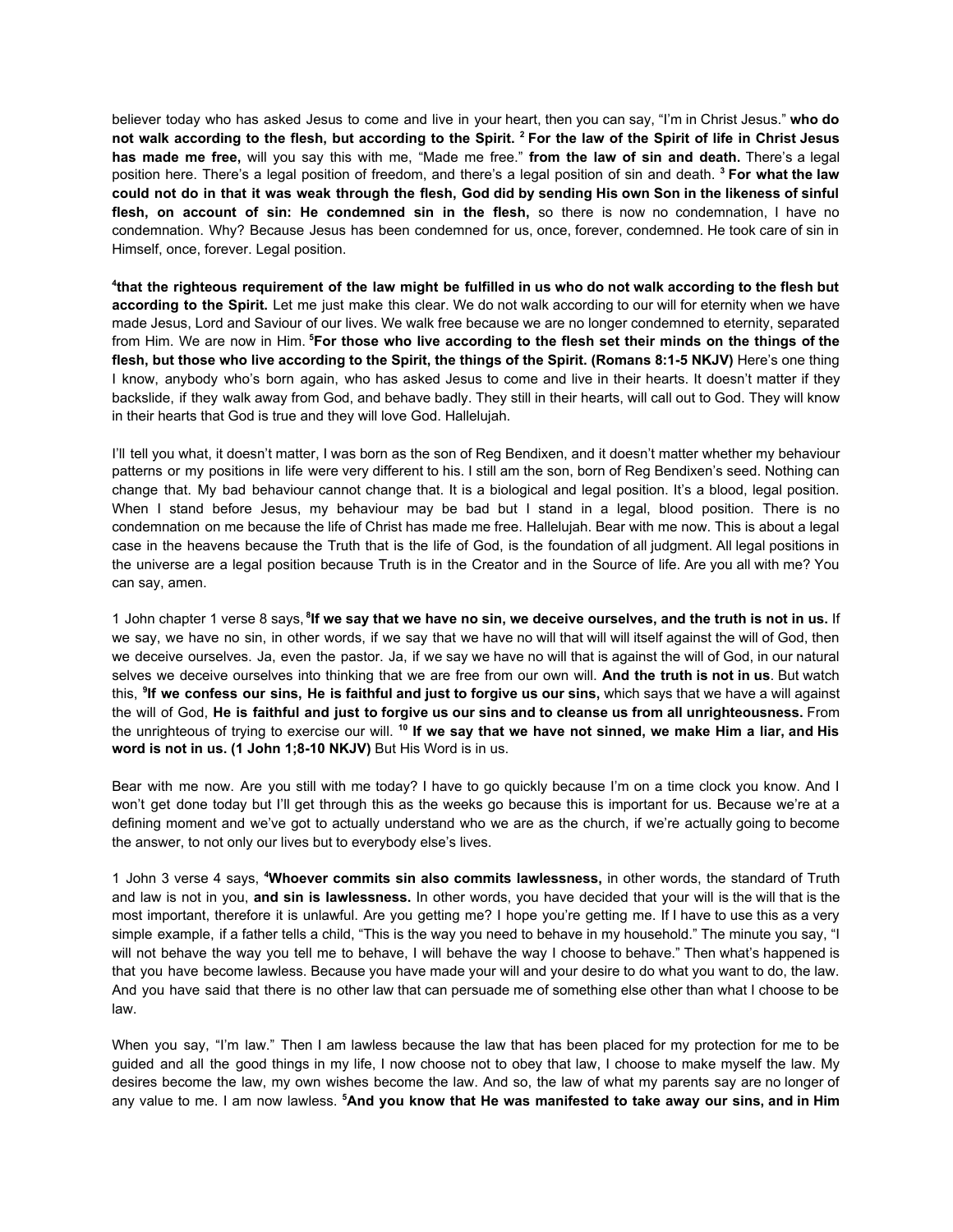**there is no sin. (1 John 3:4-5 NKJV)** In other words, in Him, He has taken away the desire to be lawless. He's put instead inside of you the desire to want to be lawful. And so the way you are lawful is to submit to His will through the power of the legal position that Jesus took that said, "I shed My blood for you and I condemned sin once and for all, forever, for you. Now all you have to do is believe in the power of My blood to put you in a position that you are now no longer lawless by nature, but lawful by nature, by the very nature of Jesus that's in you."

<sup>7</sup> Little children, let no one deceive you. He who practices righteousness is righteous, just as He is righteous. **<sup>8</sup>He who sins is of the devil,** in other words, he who goes with his own will. Lawless, is of the devil because the devil, from the beginning, has made his will the law. **For the devil has sinned from the beginning. For this purpose the Son of God was manifested, that He might destroy the works of the devil.** He came to live in the natural flesh and behave lawfully saying, "I'm always only going to do the will of the Father, say the will of the Father, do the will of the Father, live the will of the Father, everything is going to be about the will of the Father because My will creates a platform and My platform is a position of worship. Because My position is worship, I have the power to live like the Father, for the Father, in the Father, with the Father." Because He did that, we have a legal position that we are no longer lawless.

For this purpose the Son of God was manifested, that He might destroy the works of the devil. <sup>9</sup>Whoever has been born of God does not sin, for His seed remains in him; and he cannot sin, because he has been born of **God. (1 John 3:7-9 NKJV)** That doesn't mean to say that you cannot have a will and raise up your will to do whatever you will, but in your heart, what you need to keep saying is, "But I worship. But I receive my position of freedom in Christ Jesus and wherever my will raises itself up lawlessly, I tap into the power of God to be lawful, because my position legally is lawful. I have a legally lawful position."

1 John chapter 3 verse 18 says, <sup>18</sup>My little children, let us not love in word or in tongue, but indeed and in truth. <sup>19</sup>And by this we know that we are of the truth, and shall assure our hearts before Him. <sup>20</sup>For if our heart condemns us, God is greater than our heart, and knows all things. <sup>21</sup>Beloved, if our heart does not condemn us, we have confidence toward God. <sup>22</sup>And whatever we ask we receive from Him, because we keep His **commandments and do those things that are pleasing in His sight. (1 John 3:18-22 NKJV)**

This becomes a very critical scripture for us, because if we are everyday walking in a place where we say, "Jesus, I understand that my will constantly wants to raise itself up against Your will, but I tap into the power of my worship towards You so that my will creates a platform to worship You more so that the will that I worship You more with, creates more power, and the more power that I have is the more I can live like You, the more I can be in You, the more I can express words to You. And the more that I do that, the more I am free in my living position even though it is already established in my legal position." Hallelujah. What the devil wants to do is, he wants to take you into your living position, and say that your living position is your legal position. And it's not. And so, when he can bring you into your living position, then he makes your own heart condemn you. When your heart condemns you, in your living position which says, "I keep failing, I keep missing God I keep doing my own thing. I don't worship Him enough, I don't thank Him and I keep having these desires that want me to be lawless." Then he says, "You see that living position you are not worthy, you are not good enough, you are not strong enough to be a Christian that can do or make any difference. You can't even tie your own shoelaces spiritually."

He wants for you to have your living position as your legal position, where you live in condemnation of your own lifestyle. With shame and with guilt, and with all manner of incapability of serving God with everything you've got. He wants you to live in your living position as your legal position.

However, God wants you to live in your living position in the same place as you live your legal position. And your legal position says, "You are free from your own will because you have power through worship to create a platform of the will of God in your life." And so when you have worship that keeps giving you power, and the power gives you worship, and the worship gives you power then your will become subject to the power of God. It becomes subject to the will of God, and all that begins to happen is that your worship and the power that gets released, brings your will into line and it creates a platform for the power of God. Hallelujah. Praise Jesus.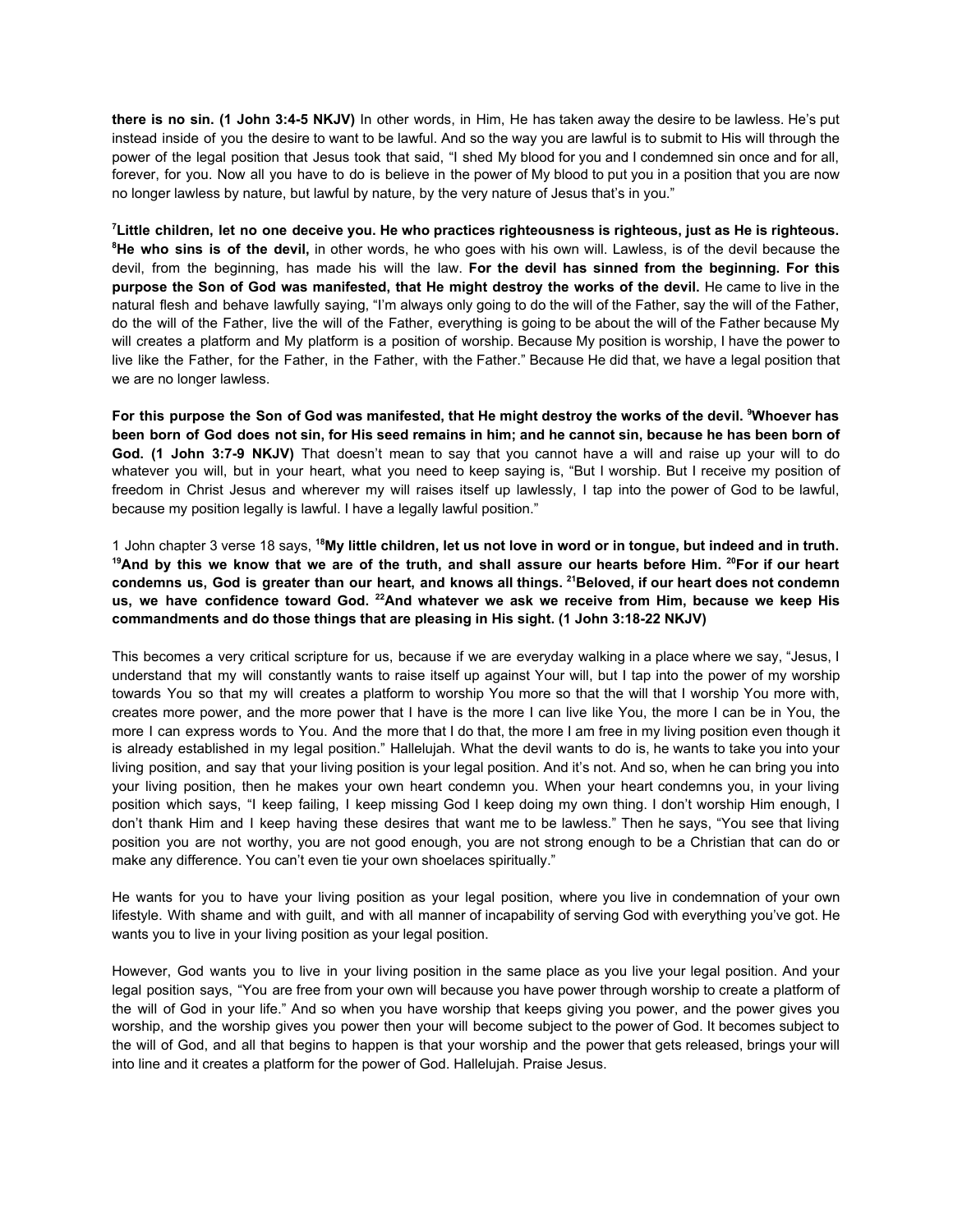What the devil wants you to do is he wants you to live in a position in your real-life status of being in condemnation, which is why He says in the book of Romans **<sup>8</sup>There is therefore now no condemnation (Romans 8:1 NKJV).** Say it with me, "No condemnation." Because Jesus has made me free. You see He has made you free from condemnation because condemnation is a legal position. He legally can't condemn you before God for your bad behavior because Jesus rising up your own will. He can't condemn you before God for the exercising of your own will, rather than his will. Why not? Because you did exercise your will to receive Jesus into your heart and His blood is the one that takes care of everything that you willed.

Everything that was lawless in your life, Jesus has taken care of that and He said, "Your legal position is lawful." All I've got to do is believe in Jesus and in the blood of Jesus. Now the devil has no legal position to come and accuse you and condemn you before God the Father for your will. What he does is he comes to your heart, and he brings condemnation to your heart for your exercising of your desire and your passion and your will and the desires of whatever you choose to put your eyes on and whatever you choose to allow into your head, and whatever you choose to get familiar within your body and those passions that overwhelm you and you exercise your will, and he wants your heart to condemn you as a Christian and say, "You are no good, you are not worth it, you are worthless."

He wants your real life to be the position of your legal life. God the Father on the other hand says, "Take up the legal position son and take your life up as a son of God behind the blood of Jesus. You have no condemnation."

<sup>20</sup>For if our heart condemns us, watch this; God is greater than our heart and knows all things. (1 John 3:20 **NKJV)** What does He know? He knows that in yourself, in your humanity, your will rises itself up, but your legal position in Him is that you are like Jesus. He does not condemn your heart. He is greater than the condemnation that is in your heart. If you confess and just say, "I can't do it on my own but I accept the grace of God, the glory, the life the power of my words that I worship."

If you give into shame, and you give into guilt, and you give in to this legal position of performance I've got to make myself better so that I can be in the presence of God. You're just going about it and say, "I'm allowing the devil to condemn my heart." And then I become condemned in my own self, in my own walk with God, so now I'm not free. I bound myself in my own heart that condemns me.

But my legal position says, "There is now no condemnation to those that are in Christ Jesus because we have been made free in Christ Jesus." Do you think it is for nothing that I've been saying for months and months, "Put your hands on your heart and declare over yourself I am a son of God." Because you see when you wake up every morning and you put your hand on your heart and say, "I am a son of God", you are enforcing your legal position, not your living reality position that might have been last night behaving anything like a son of God. Maybe you were acting like a son of the devil. That doesn't change your legal position. What it means is that you've got to keep going back to say, "I take up my legal position and I worship Him." That the power of His life can infuse me so that I stop behaving in a way that allows my heart to condemn itself. If this doesn't set you free, then I don't know what can set you free.

You see what that allows us to do as a church? That allows us to say, "Father, I may not be a tither, and I don't have the faith to tithe but that's my will. Now I'm asking You as I worship You, to give me the strength to tithe." Because now I'm going to worship You, I'm going to worship You, and I'm going to worship You even though I misbehaved with my money, I'm going to worship You.

I wonder how many Christians do you think have rather spent money on the new car, or the new clothes, or new jewelry, or the new thing rather than giving tithing to God? At some point in their lives. I don't think there is a Christian exists that hasn't done it at some point. One month, one pressure, one moment. Come on now. Why am I using money? Well, because money is such a relevant thing to the way we live every month. And maybe it's not about what you spend it on, it's about what your needs might be, so I don't tithe. Tithing is not the thing. Do you think God needs money? Come on church, God doesn't need your money.

I've got news for you. I don't need your money. I don't live my life based on your income. I live my life based on my giving. I live my life based on my position in Christ Jesus. I live my life by calling in money. Money comes to me in